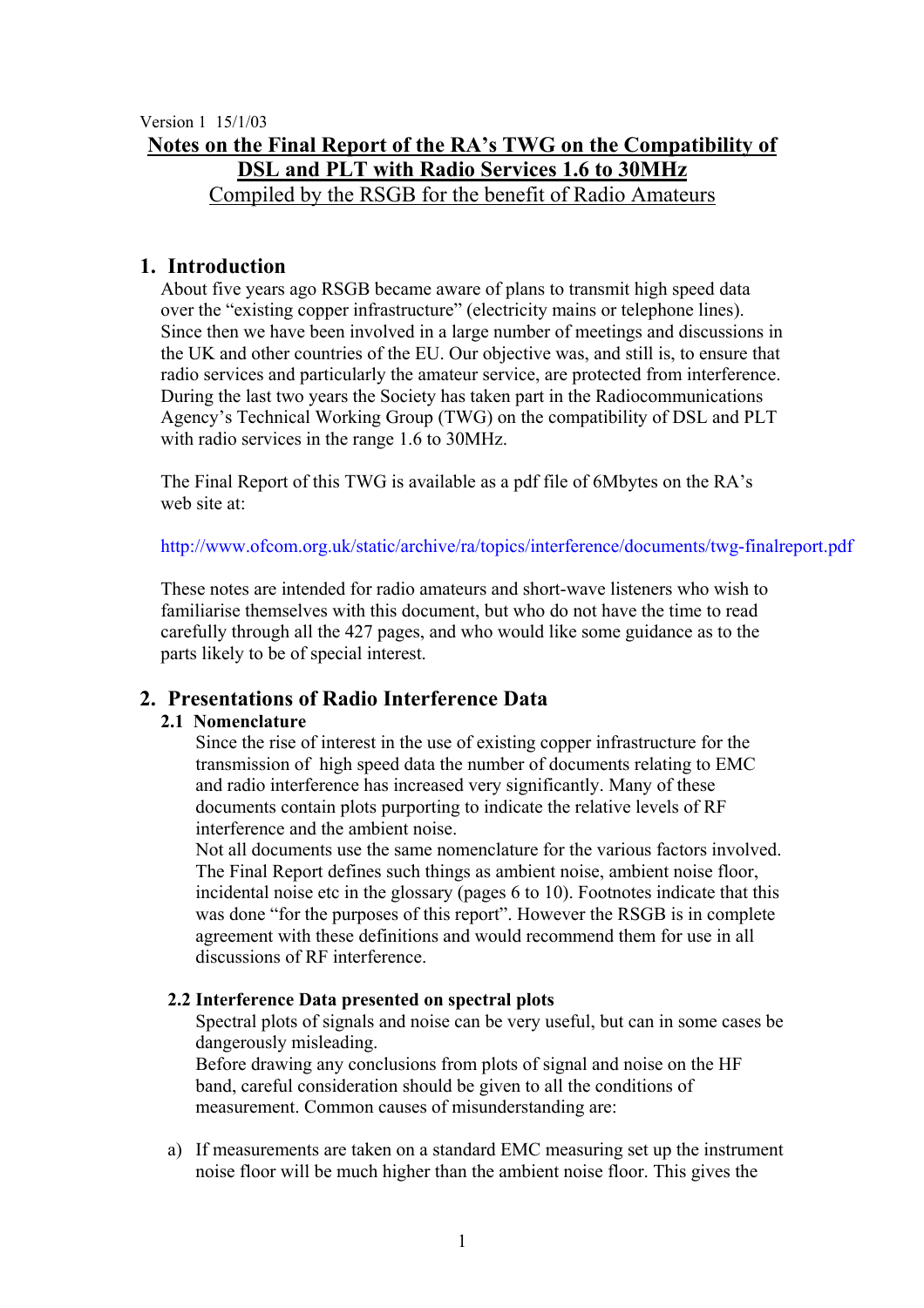impression that the ambient noise floor on the HF band is much higher than it actually is.

- b) Plots taken by sweeping over a wide frequency range (such as 1.6 to 30MHz) using the traditional EMC measuring a bandwidth of 9kHz can give a completely erroneous indication of the ambient noise. This is because the HF band is so crowded that a 9kHz bandwidth is too wide to discriminate between legitimate signals and the ambient noise. The effect is to lift the bottom line of the plot, again giving the impression that the ambient noise is much higher than it is.
- c) Plots, which do not indicate whether the readings are peak, quasi, peak, or average.

### **3. The Main Body of the Report**

#### **3.1 Overview**

The Final Report was compiled by a drafting group drawn from the working group, but the final decision on content rested with the RA. On completion of the drafting group's work the document was reviewed and amended by the RA. Most of the points raised by the RSGB were addressed, but we would have liked to see a more explicit summing up of interference potential of various broadband systems, though it should perhaps be mentioned that the terms of reference (page 17) do not call for a "judgmental" approach. All the sections of the report are worth reading. The brief notes below are intended to point out area which might be of special interest to radio amateurs.

### **3.2 Brief review of the sections**

*Section 1* Management Summary.

This would normally require no comment but for the fact that it contains a statement which, if taken out of context, could be misunderstood to be a conclusion of the report, which is not warranted. Page 14, second paragraph, says "Limited field measurements have shown that undue interference to radio reception at distances of more than a few meters from a single VDSL or PLT line is most unlikely". If "a few metres" is taken as, say, 5 or so metres, then this is demonstrably untrue. However on reading remainder of the paragraph it is clear that the intention is to compare the effect of a single source and multiple sources at a measuring point some distance away.

#### *Section 2 Introduction and Background*

This section sets out the terms of reference of the TWG, and discusses the regulatory background.

#### *Section 3 Overview of Emerging Broadband Wired Telecommunications Technologies Considered.*

This section describes the data transmission systems under consideration. Radio amateurs will find paragraph *3.1.6.2 EMC mitigation* (for VDSL) and *3.2.2 PLT interference mitigation* (for Access PLT) and *3.3.1.6 Interference mitigation* (in house PLT) of particular interest. It is instructive to compare the proposals as to how interference problems would be approached in the three systems. The questions to ask oneself are, firstly is any particular proposal physically practical and, secondly, whether it could economically be applied to complaints of interference from a private citizen.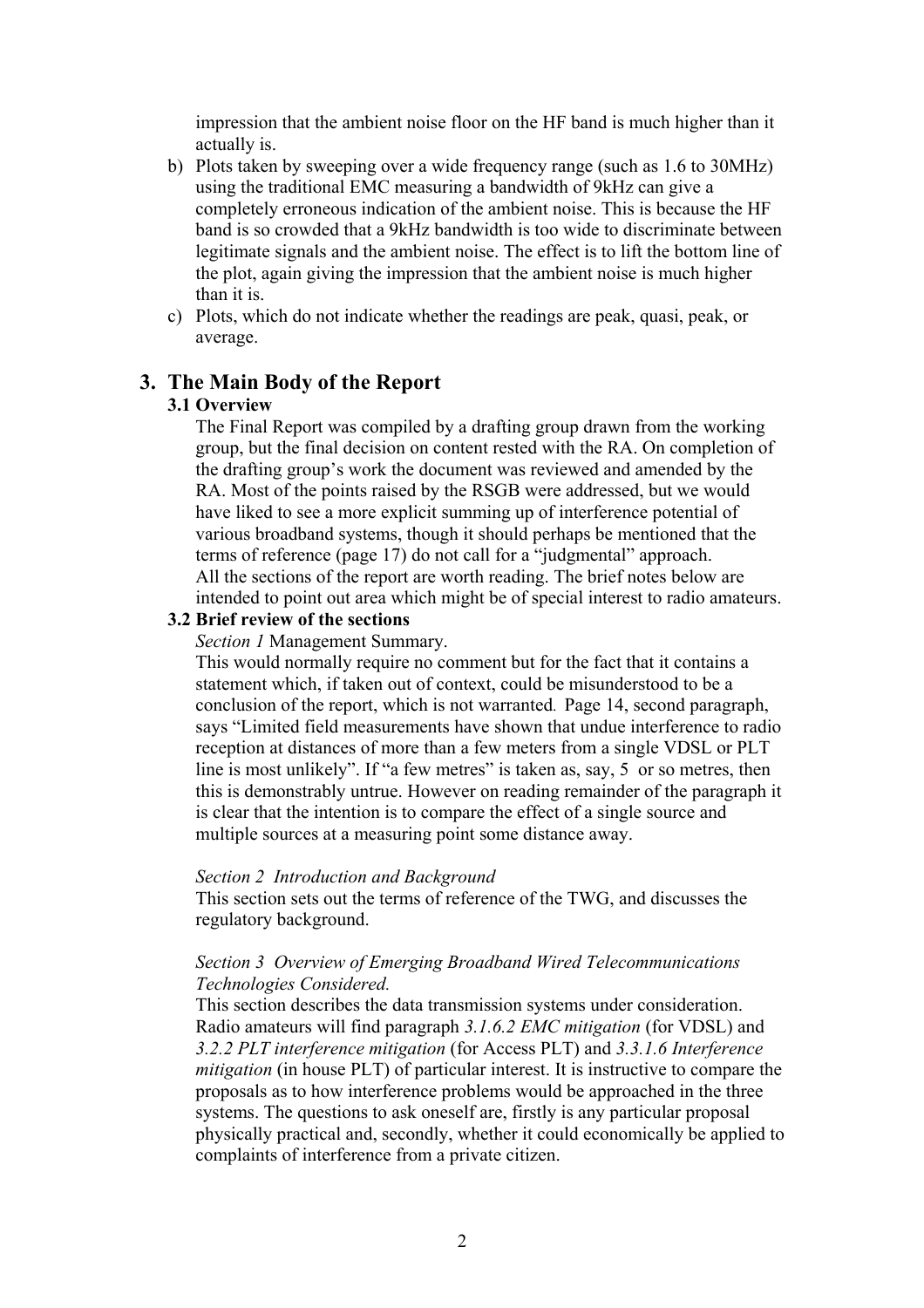#### *Section 4* the *radio Spectrum Between 1.6 and 30MHz*

This section describes the noise environment on the HF band, and its significance in radio communication. It is a very important section defining the conditions of the Electromagnetic (EM) Environment and is the background from which any conclusions of potential interference must be drawn.

*Section 5 UK Spectrum Allocations in the Range 1.6 to 30MHz* This section consists of contributions from organisations representing HF radio users including the amateur, broadcast, military, aeronautical and maritime services. These make very interesting reading.

*Section 6 Protection Requirements of UK Radio Services, 1.6 MHz to 30 MHz.* This summarises information extracted from Section 5, and states the various contributors' requirements. Figs 9a and 9b are included in this section. These figures bring together information from standards and protection requirements from a number of sources, which use different criteria. The curves are drawn to a common standard and annotated with the relevant information. It should be noted that, reference is made to the relatively high levels permitted in FCC part 15. When considering these levels due account should be taken of the sections of FCC part 15 defining legal and operational obligations relating to the stated levels. Interested parties should consult the complete document before jumping to any conclusions.

*Section 7 Measurement Programme to Determine Emissions from Broadband Wired Telecommunication Systems in the Range 1.6 to 30MHz.* This section describes trials of VDSL and PLT installations. In the case of VDSL the trials were hosted by BT and HF radio users, including the RSGB were invited to attend the trials and make their own measurements. Trials of PLT were much less open, radio users not being able to attend the trials at Chalfont St Peter. From the radio amateur's point of view, the most important aspect of PLT is emissions from domestic dwellings. Generally the work reported on in Section 7 did not cover this aspect in any depth. Only Fig 30 being relevant to this.

It is worth noting that since this report has been compiled, more work has been done on interference from PLT installations. As much as possible of this will be made available on this web site.

*Section 8 Determination of Far Field Effects* This is of less immediate interest to the average radio amateur who is more likely to be concerned about interference from his own or neighbour's houses. This section reflects the tension between contributors who thought that the cumulative effect could be a serious issue and those who wished to minimise the perceived risk. Perhaps the best advice would be to read this section with cautious scepticism.

#### *Section 9 Summary and conclusions*.

This section should be read even if other parts of the Report are skimped!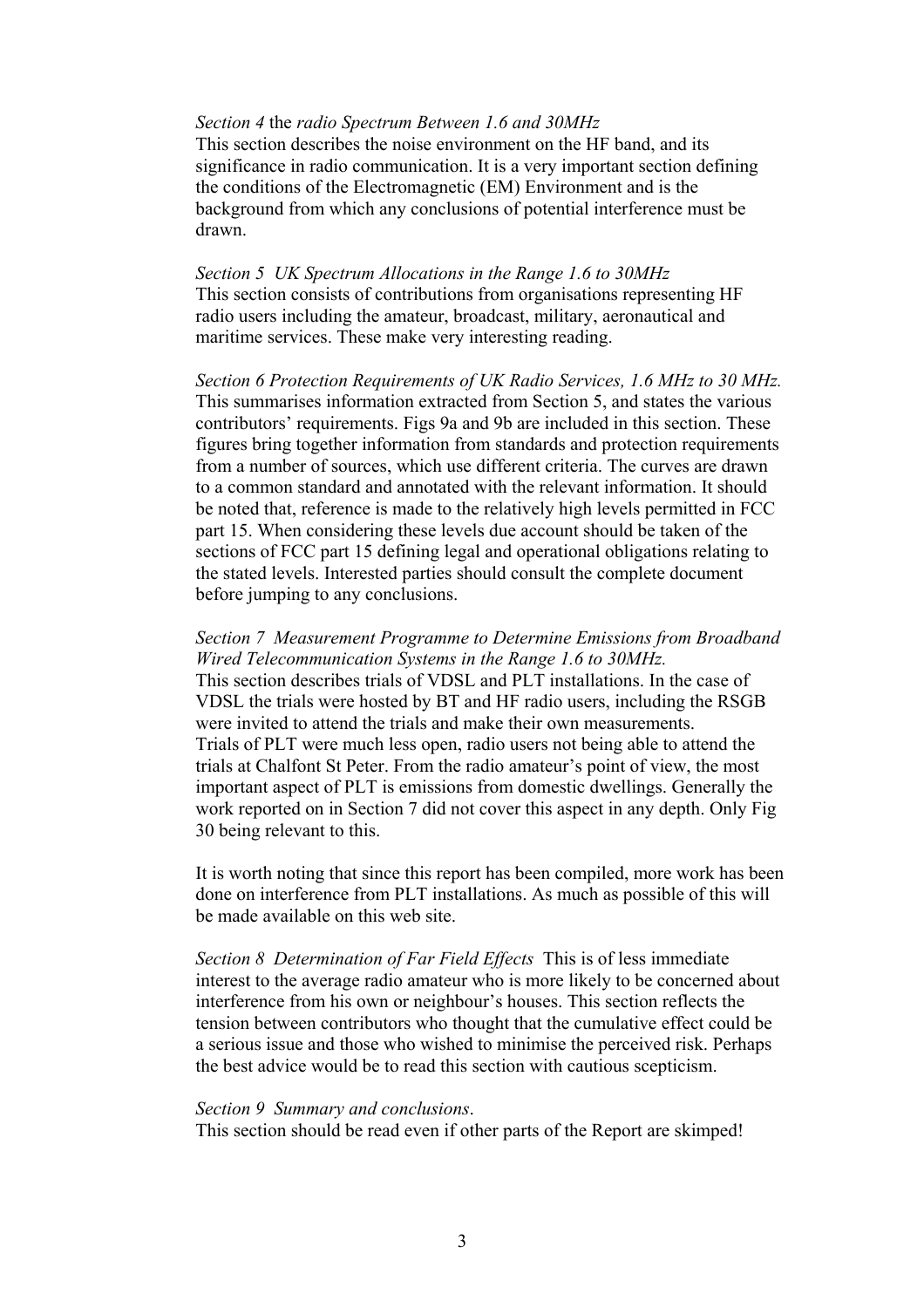# **4. The Appendices**

The Appendices form a large section of the document some 313 pages out of the total of 427. These fall into two basic types. Some are purely informative, such as Working Group membership, list of HF frequency allocations and EU documents etc. These require no comment. Others were supplied by members of the working group purporting to address technical issues. Appendices E, F, G, H, I, L, M, N, O, P, Q, R, S, T, U, V, W, X, and Y fall into this category.

To meet the TWG's objective of being open to contributions from all interested parties, no formally submitted appendices were excluded. Because of this, the only way to counter what might be considered to be an erroneous presentation was to submit another giving a different interpretation. This accounts for the large number of appendices and also the fact that they vary in technical quality and objectivity. It is noteworthy that not all the appendices are rigorous in giving details of measurement technique such as RF bandwidth, instrument noise floor or whether measurements are peak, quasi peak or average. (See 2.2 above) In some instances the justification for the interpretation of the results is open to question.

. While it was inappropriate for the report itself to comment on the relevance of specific appendices the knowledgeable reader will not have too much difficulty sorting the wheat from the chaff. The big problem is simply the quantity of material to read.

The list below gives some indication of the content of the appendices and highlights the ones which might be of particular interest to radio amateurs and possibly also to other HF radio users concerned about interference.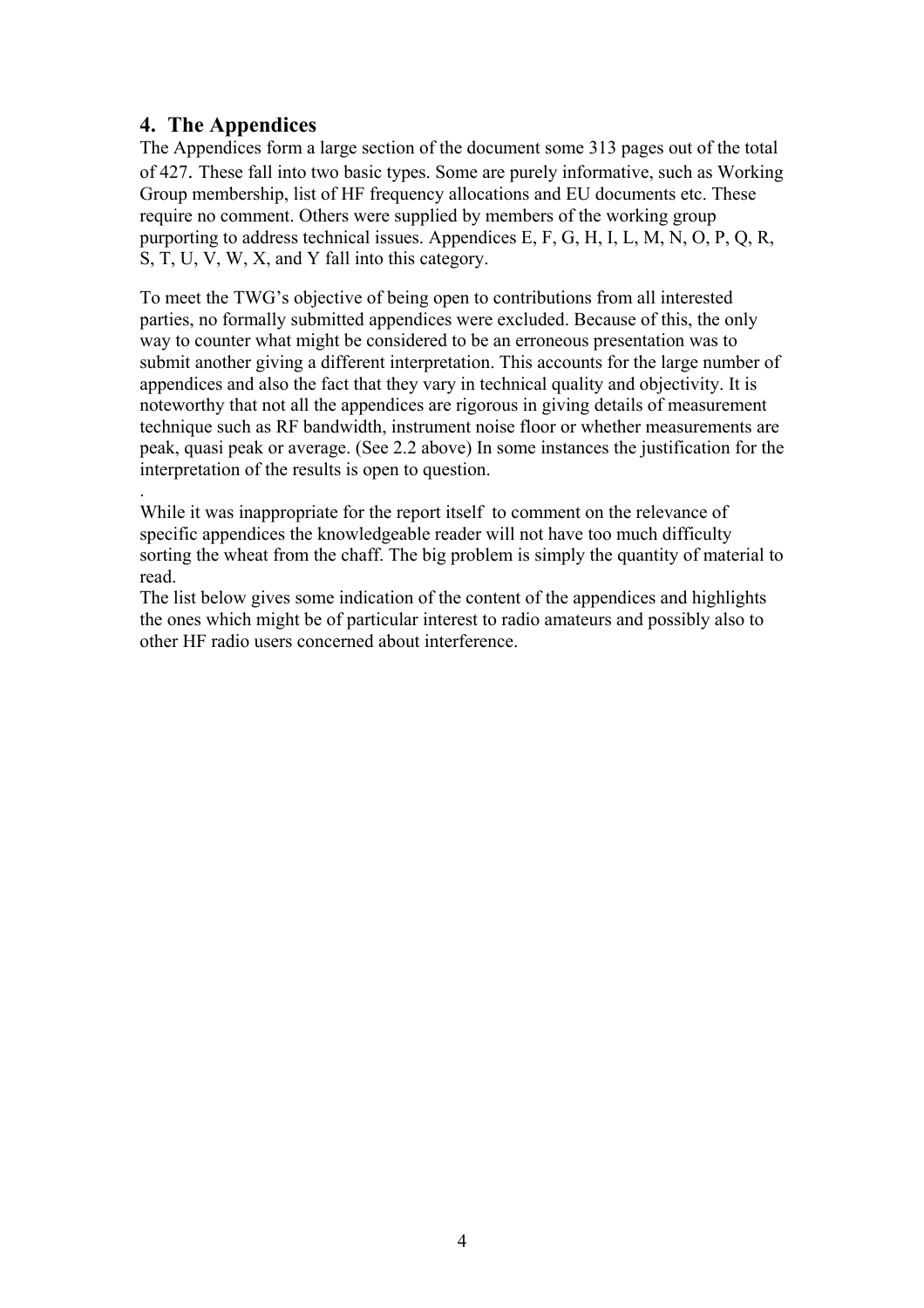### **Appendices in bold are of particular interest to radio amateurs and short wave listeners**

|              | Organisation           | <b>Subject</b>                    | <b>Comment</b>                                                            |        |
|--------------|------------------------|-----------------------------------|---------------------------------------------------------------------------|--------|
| Ε            | White Box Solns.       | <b>Supply Networks</b>            | Does not address interference issues                                      |        |
| $\mathbf{F}$ | OneLine                | System description                | Mainly covers system function. Limited<br>reference to EMC issues.        | *      |
| G            | White Box Solns        | Screening Efficiency              | Not specifically relevant to domestic<br>interference.                    |        |
| H            | <b>British Telecom</b> | Other interference sources.       | Data quoted mainly from commercial<br>environments.                       | $\ast$ |
| I            | <b>RSGB</b>            | The practical interference        | Generated to refute implications that                                     |        |
|              |                        | situation                         | existing interference levels in                                           | *      |
|              |                        |                                   | residential areas are higher than in                                      |        |
|              |                        |                                   | fact they are.                                                            |        |
| K            | <b>BT</b> Exact        | Emissions in Office               | Relates specifically to an office                                         | *      |
|              |                        | <b>Building</b>                   | environment.                                                              |        |
| L            | <b>BBC</b>             | An analysis of the effects        | A BBC White Paper giving a                                                |        |
|              |                        | of broadband                      | theoretical analysis of the effects of                                    |        |
|              |                        | interference on AM                | various levels of interference, with                                      | *      |
|              |                        | broadcasting                      | clear cut conclusions.                                                    |        |
| M            | <b>BBC</b>             | Proposed emission limit           | A BBC White Paper. Proposes an                                            |        |
|              |                        |                                   | emission limit based on increase in                                       | $\ast$ |
|              |                        |                                   | the ambient noise floor                                                   |        |
| $\mathbf N$  | <b>DERA</b> (QinetiQ)  | <b>Effect of broadband noise</b>  | <b>Background on military HF</b>                                          |        |
|              |                        | on military HF                    | communications including noise floor                                      | *      |
|              |                        | communications.                   | measurements and the results of field                                     |        |
|              |                        |                                   | trials on VDSL.                                                           |        |
| $\mathbf 0$  | <b>BBC</b>             | <b>Emissions at a VDSL</b>        | A very comprehensive report.                                              | *      |
|              |                        | trial, plus comments and          | Probably represents the best available                                    |        |
| $\mathbf{P}$ | RA                     | conclusions<br>Draft plan for PLT | work on the subject.<br>Some of the stated objectives were not            |        |
|              |                        | measurements                      | achieved.                                                                 |        |
| Q            | nSine                  | Emissions from a PLT              | Measurements of interference from an                                      |        |
|              |                        | system                            | in-house PLT system.                                                      | $\ast$ |
| $\mathbb{R}$ | <b>BBC</b>             | Cumulative effects                | A BBC white Paper. Different data can                                     |        |
|              |                        |                                   | be "plugged-in" to the mathematical                                       |        |
|              |                        |                                   | model. Some assumptions have been                                         |        |
|              |                        |                                   | challenged, but so far as is known the                                    |        |
|              |                        |                                   | mathematical procedure has not been                                       |        |
|              |                        |                                   | disputed.                                                                 |        |
| ${\bf S}$    | Joy Engineering (For   | Cumulative effects                | The HomePlug HF Propagation model                                         |        |
|              | Radio Shack)           |                                   | and estimates related to aircraft.                                        |        |
| Τ            | Joy Engineering (For   | Cumulative effects                | The HomePlug HF Propagation model                                         |        |
|              | Radio Shack)           |                                   | and estimates.                                                            |        |
| U            | Joy Engineering (For   | Cumulative effects                | Discusses parameter estimation assumed                                    |        |
|              | Radio Shack)           |                                   | in the BBC White paper (App R)                                            |        |
| V            | <b>BT</b> Exact        | Cumulative effects                | Consideration of potential cumulative                                     |        |
|              |                        |                                   | interference from VDSL compared to                                        |        |
|              |                        |                                   | other sources.                                                            |        |
| W            | <b>BT</b> Exact        | Cumulative effects                | Further considerations on the paper of                                    |        |
|              |                        |                                   | App. V                                                                    |        |
| X            | White Box Solns        | Ground wave cumulative            | Consideration of the protection provided                                  |        |
|              | White Box Solns        | effects<br>Cumulative effects     | by a 1500m exclusion zone                                                 |        |
| Y            |                        |                                   | A presentation considering PLT<br>operational factors and their effect on |        |
|              |                        |                                   | interference to aircraft HF radio.                                        |        |
|              |                        |                                   |                                                                           |        |

\* Reference should be made to Section 4.2 of the main body of the Report when interpreting measurements and spectral plots relating to signals and noise.